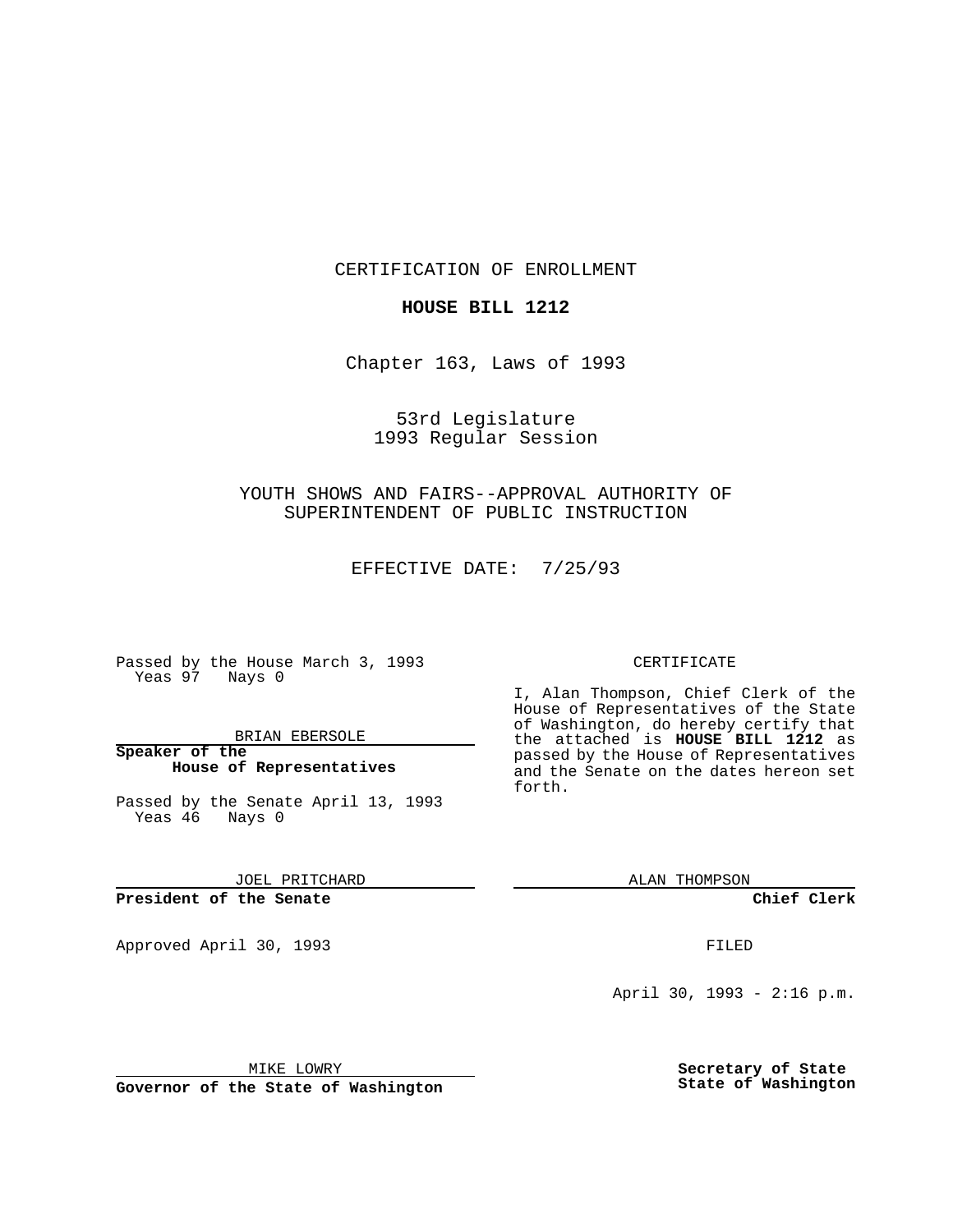## **HOUSE BILL 1212** \_\_\_\_\_\_\_\_\_\_\_\_\_\_\_\_\_\_\_\_\_\_\_\_\_\_\_\_\_\_\_\_\_\_\_\_\_\_\_\_\_\_\_\_\_\_\_

\_\_\_\_\_\_\_\_\_\_\_\_\_\_\_\_\_\_\_\_\_\_\_\_\_\_\_\_\_\_\_\_\_\_\_\_\_\_\_\_\_\_\_\_\_\_\_

Passed Legislature - 1993 Regular Session

## **State of Washington 53rd Legislature 1993 Regular Session**

**By** Representatives Dorn, Brumsickle, Hansen, Chappell, Lisk, Grant, Riley, Rayburn, Rust and Kremen

Read first time 01/20/93. Referred to Committee on Education.

 AN ACT Relating to youth shows and fairs; and amending RCW 15.76.120.

BE IT ENACTED BY THE LEGISLATURE OF THE STATE OF WASHINGTON:

 **Sec. 1.** RCW 15.76.120 and 1991 c 238 s 74 are each amended to read as follows:

 For the purposes of this chapter all agricultural fairs in the state which may become eligible for state allocations shall be divided into categories, to wit:

 (1) "Area fairs"--those not under the jurisdiction of boards of county commissioners; organized to serve an area larger than one county, having both open and junior participation, and having an 12 extensive diversification of classes, displays and exhibits;

 (2) "County and district fairs"--organized to serve the interests of single counties other than those in which a recognized area fair or a district fair as defined in RCW 36.37.050, is held and which are under the direct control and supervision of the county commissioners of the respective counties, which have both open and junior participation, but whose classes, displays and exhibits may be more restricted or limited than in the case of area or district fairs. There may be but